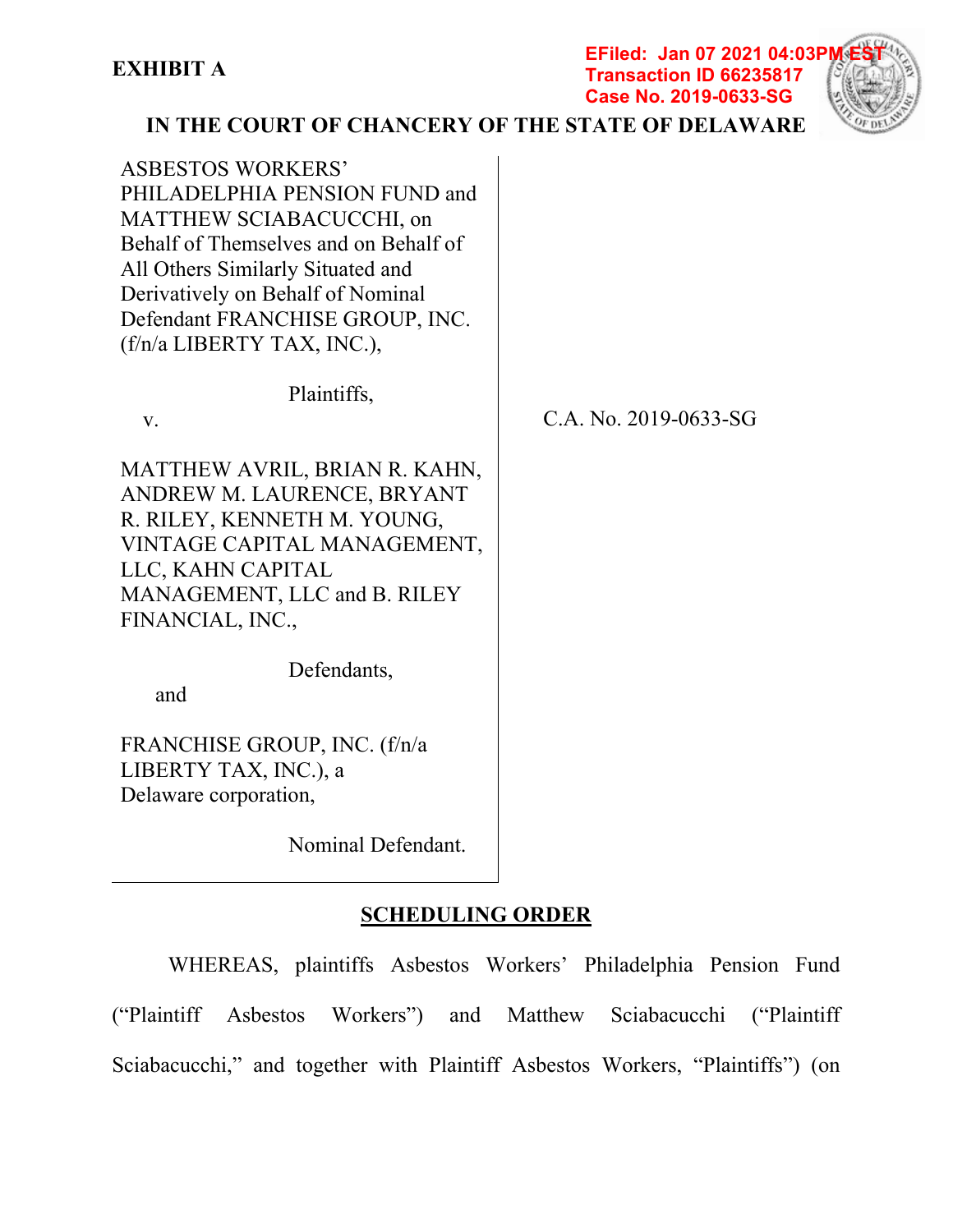behalf of themselves and the putative Class), nominal defendant Franchise Group, Inc. (f/n/a Liberty Tax, Inc.) ("Franchise Group" or the "Company"), Matthew Avril, Brian R. Kahn, Andrew M. Laurence, Bryant R. Riley, and Kenneth M. Young (collectively, the "Director Defendants"), Vintage Capital Management, LLC ("Vintage"), B. Riley Financial, Inc. ("B. Riley"), and Kahn Capital Management, LLC ("Kahn Capital," and together with the Director Defendants, Vintage, and B. Riley, "Defendants," and together with Plaintiffs and the Company, the "Parties"), entered into a Stipulation and Agreement of Settlement, Compromise, and Release on December 10, 2020 (the "Settlement Stipulation");<sup>1</sup>

WHEREAS, the Settlement Stipulation sets forth the terms and conditions for the proposed Settlement and dismissal with prejudice of the Action, subject to review and approval by the Court pursuant to Court of Chancery Rules 23 and 23.1 upon notice to the putative Class Members; and

WHEREAS, the Court having read and considered the Settlement Stipulation and exhibits attached thereto, the Settlement Stipulation being sufficient to warrant notice to the putative Class Members and current Company stockholders, and all Parties having consented to the entry of this Order.

<sup>&</sup>lt;sup>1</sup> Capitalized terms not defined in this Order have the meaning set forth in the Settlement Stipulation (certain of which are repeated herein for ease of reference only).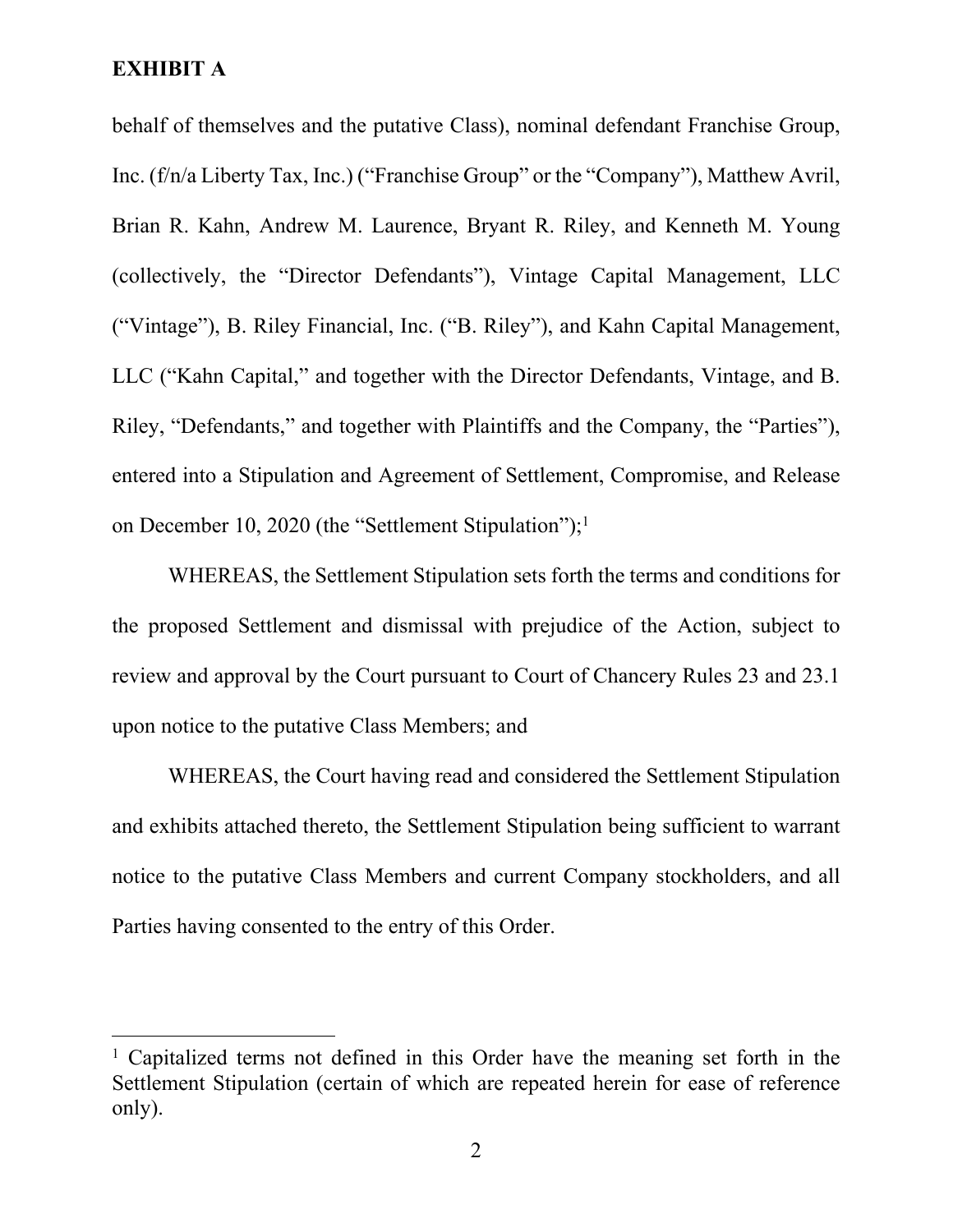NOW, THEREFORE, this 7th day of January, 2021, upon application of the Parties, IT IS HEREBY ORDERED that:

1. For purposes of settlement only, and pending the Settlement Hearing (defined below), a non-opt-out class is conditionally certified pursuant to Court of Chancery Rule 23 and consisting of any record holders and all beneficial owners of the common stock of the Company who held or owned such stock at any time during the period beginning on and including January 1, 2019 through and including December 17, 2019 (the "Class Period"), including any and all of their respective successors-in-interest, successors, predecessors-in-interest, predecessors, representatives, trustees, executors, administrators, estates, heirs, assigns and transferees, immediate and remote, and any Person acting for or on behalf of, or claiming under, any of them, and each of them, together with their predecessors-ininterest, predecessors, successors-in-interest, successors, transferees, and assigns.

2. Excluded from the Class are (i) Defendants, any Board member and each Defendant's and Board member's respective Immediate Family, affiliates, legal representatives, heirs, estates, successors or assigns; and (ii) any entity in which any Defendant and/or Board member has or had a direct or indirect controlling interest, and any successors-in-interest thereto.

3. Plaintiffs Asbestos Workers and Sciabacucchi are designated as the representative Plaintiffs on behalf of themselves and the putative Class.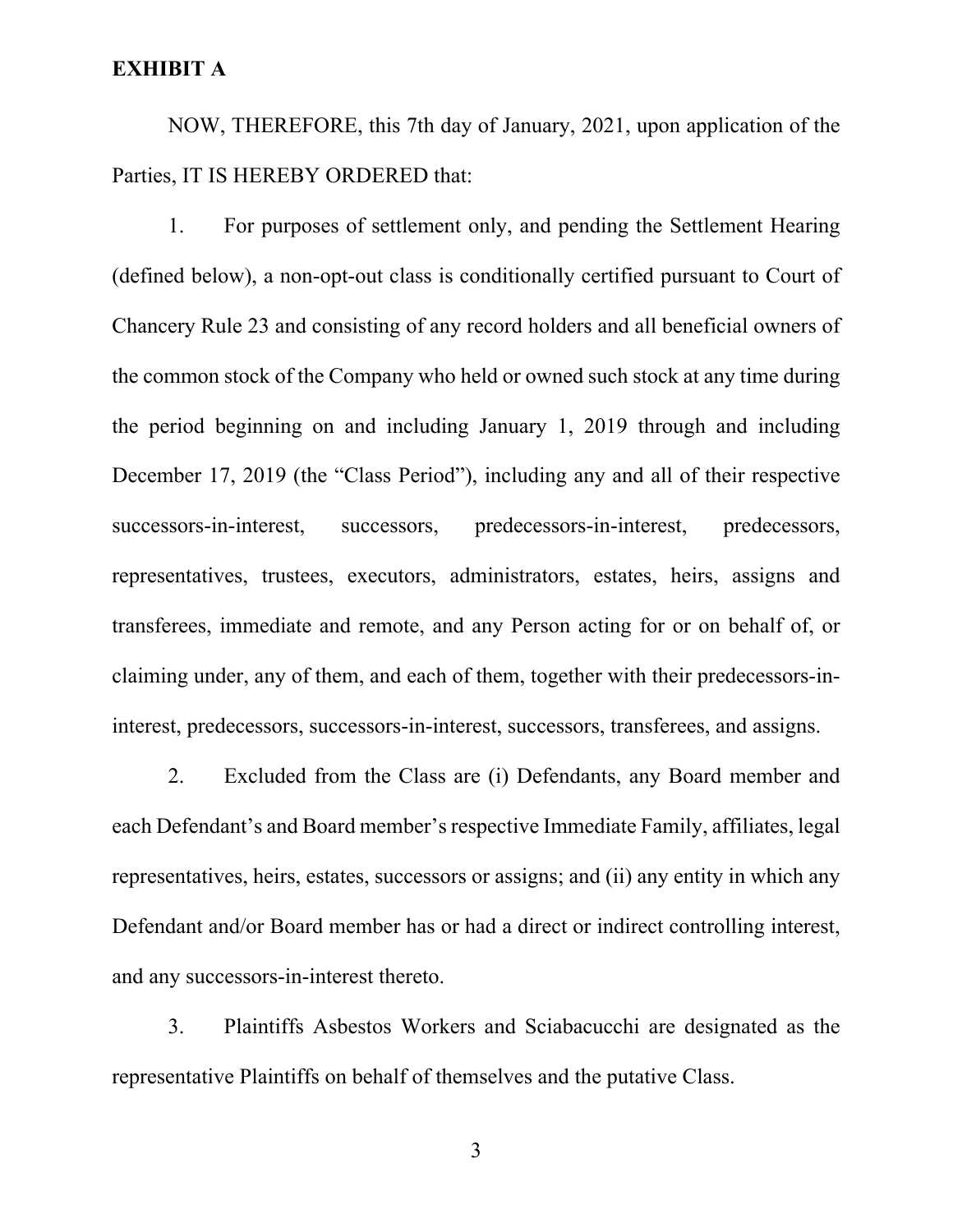4. The law firms of Grant & Eisenhofer P.A. and Friedman Oster & Tejtel PLLC (together, "Plaintiffs' Counsel") are designated as counsel for the Class.

5. A hearing (the "Settlement Hearing") will be held on April 16, 2021, at 10:00 a.m.(EST) via telephone, or at such other location or in such other manner as directed by the Court, to determine: (i) whether to certify the Class for settlement purposes only; (ii) whether Plaintiffs and Plaintiffs' Counsel have adequately represented the Class; (iii) whether the proposed Settlement should be approved as fair, reasonable and adequate to the Class and the Company and in the best interests of the Class and the Company; (iv) whether this Action should be dismissed with prejudice and all the Released Claims against the Releasees should be released; (v) whether an Order and Final Judgment approving the Settlement should be entered; and (vi) whether and in what amount any Fee and Expense Award should be paid to Plaintiffs' Counsel out of the Settlement Amount.

6. The Court approves, in form and content, the (i) Notice of Pendency and Proposed Settlement of Class Action (the "Notice"), substantially in the form attached as Exhibit B to the Settlement Stipulation; and the (ii) Proof of Claim Form, substantially in the form attached as Exhibit C to the Settlement Stipulation. The date and time of the Settlement Hearing shall be included in the Notice before it is mailed and published.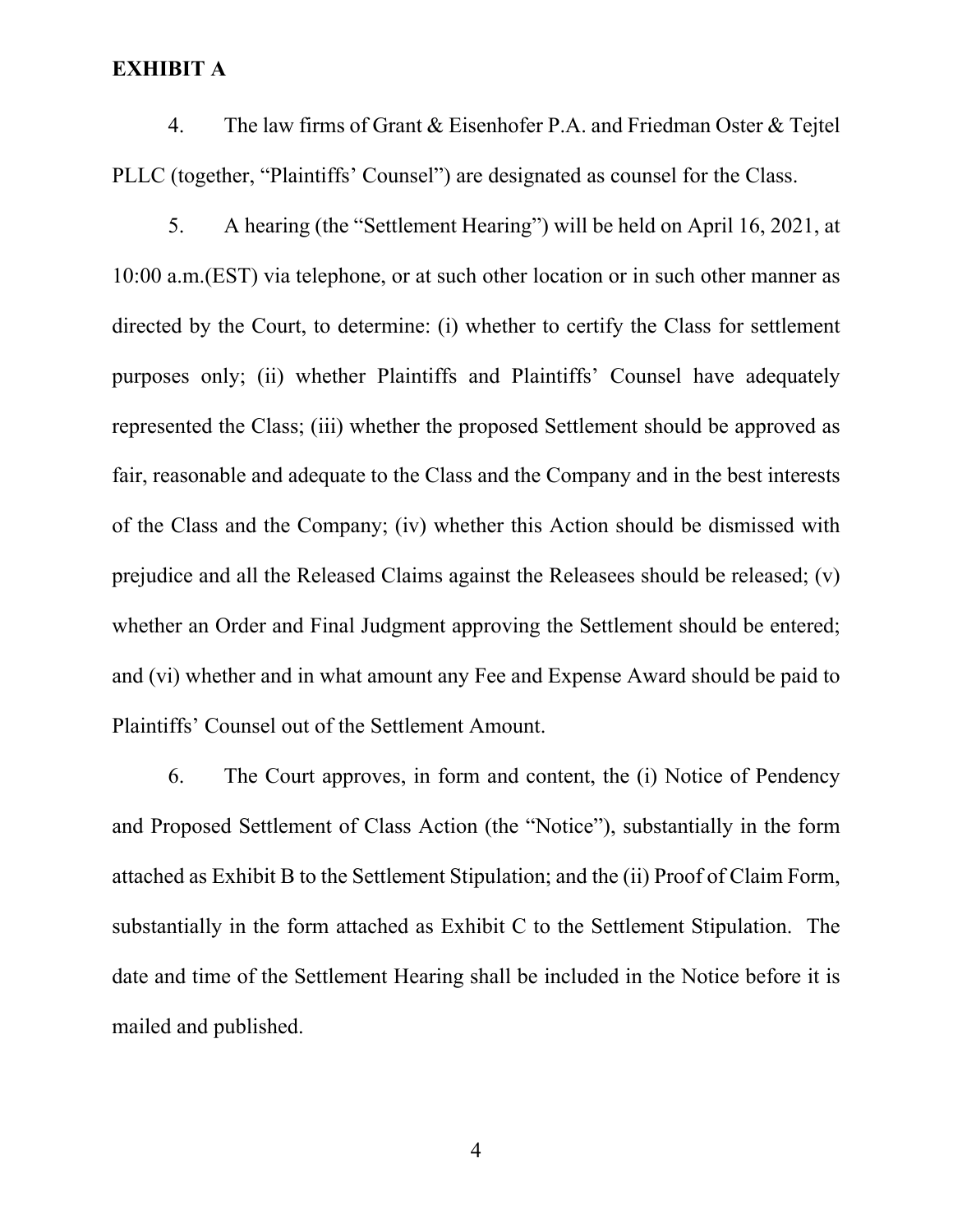7. The Court finds that the mailing and publication of the Notice in substantially the manner set forth in Paragraphs 11 and 12 of this Order (i) constitutes the best notice reasonably practicable under the circumstances; (ii) constitutes due, adequate, and sufficient notice to all persons entitled to receive notice of the proposed Settlement; and (iii) meets the requirements of Court of Chancery Rule 23, due process, and applicable law.

8. The Court may adjourn and reconvene the Settlement Hearing, including the consideration of the Fee Application, without further notice of any kind other than oral announcement at the Settlement Hearing or any adjournment thereof, or a notation on the docket in the Action.

9. The Court may approve the Settlement, according to the terms and conditions of the Settlement Stipulation, with such modifications as may be consented to by the Parties or as otherwise permitted pursuant to the Settlement Stipulation, with or without further notice to the Class. Further, the Court may render its Order and Final Judgment, and order the payment of the Fee and Expense Award, all without further notice to the Class.

10. The Court approves Epiq as the Administrator and Plaintiffs' Counsel's selection of an appropriate banking institution for maintenance of the Account in accordance with the terms of the Settlement Stipulation. All Settlement Funds held in the Account shall be deemed and considered to be in *custodia legis* of the Court,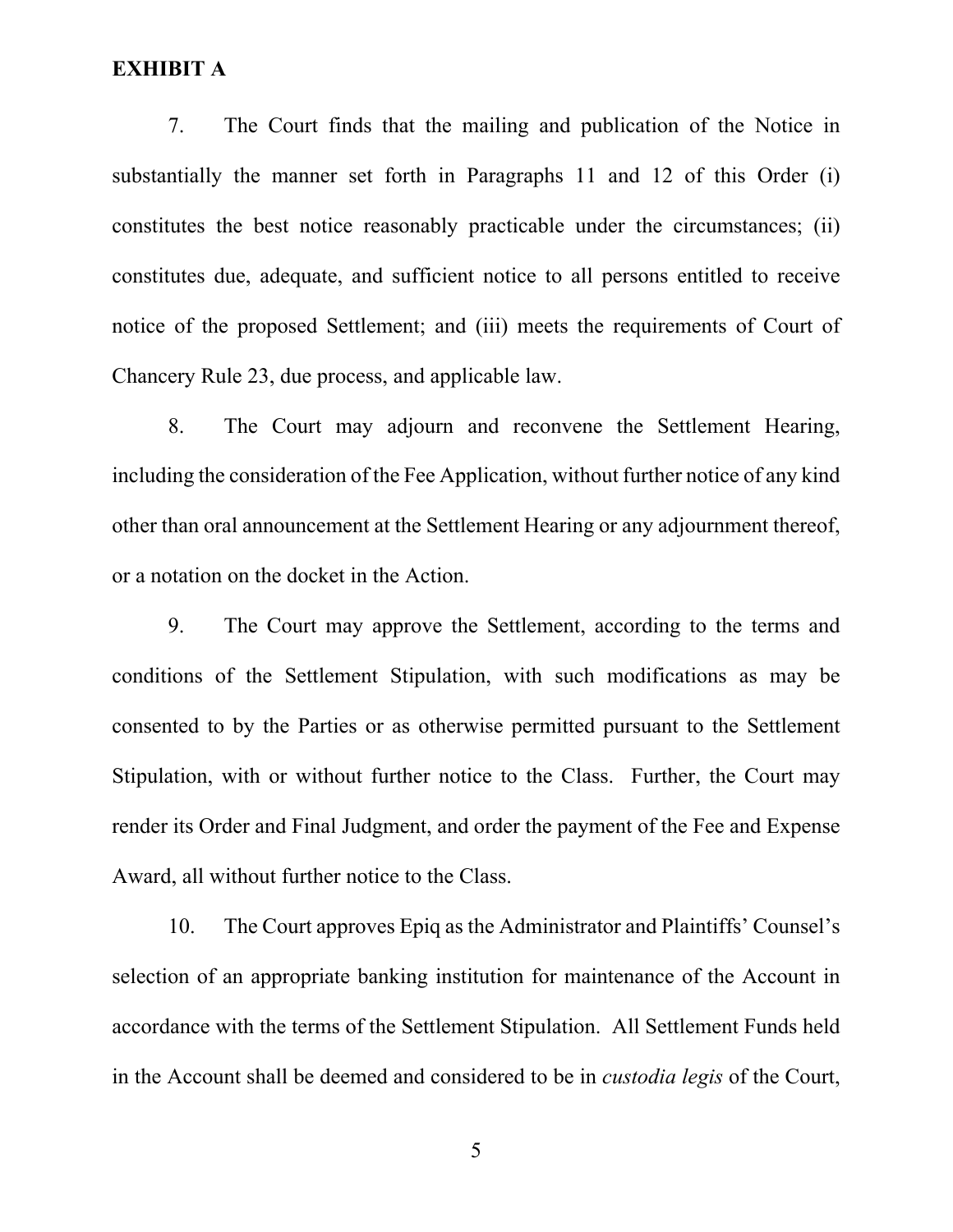and shall remain subject to the jurisdiction of the Court, until such time as the Settlement Funds shall be distributed pursuant to the Settlement Stipulation and/or further order(s) of the Court.

11. As soon as practicable after the date of entry of this Order, and in no event fewer than sixty (60) calendar days before the Settlement Hearing, the Administrator shall cause the Notice along with the Proof of Claim form, substantially in the form attached as Exhibits B and C to the Settlement Stipulation, to be mailed by United States mail, first class, postage prepaid, to each person included on any of the following lists: (a) the list of Company stockholders of record used for the distribution of the Company's proxy statement for the Company's annual meeting held on December 13, 2018, (b) the list of Company stockholders of record used for the distribution of the Company's Solicitation Statements, (c) the list of Company stockholders of record who received distributions in connection with the closing of the Tender Offer, (d) the Company's most current list of stockholders of record, and (e) the Company's list of stockholders of record as of the date of this Order. All stockholders of record who held Company common stock on behalf of beneficial owners and who receive the Notice shall be requested to forward the Notice promptly to such beneficial owners. The Administrator shall use reasonable efforts to provide notice to such beneficial owners by making additional copies of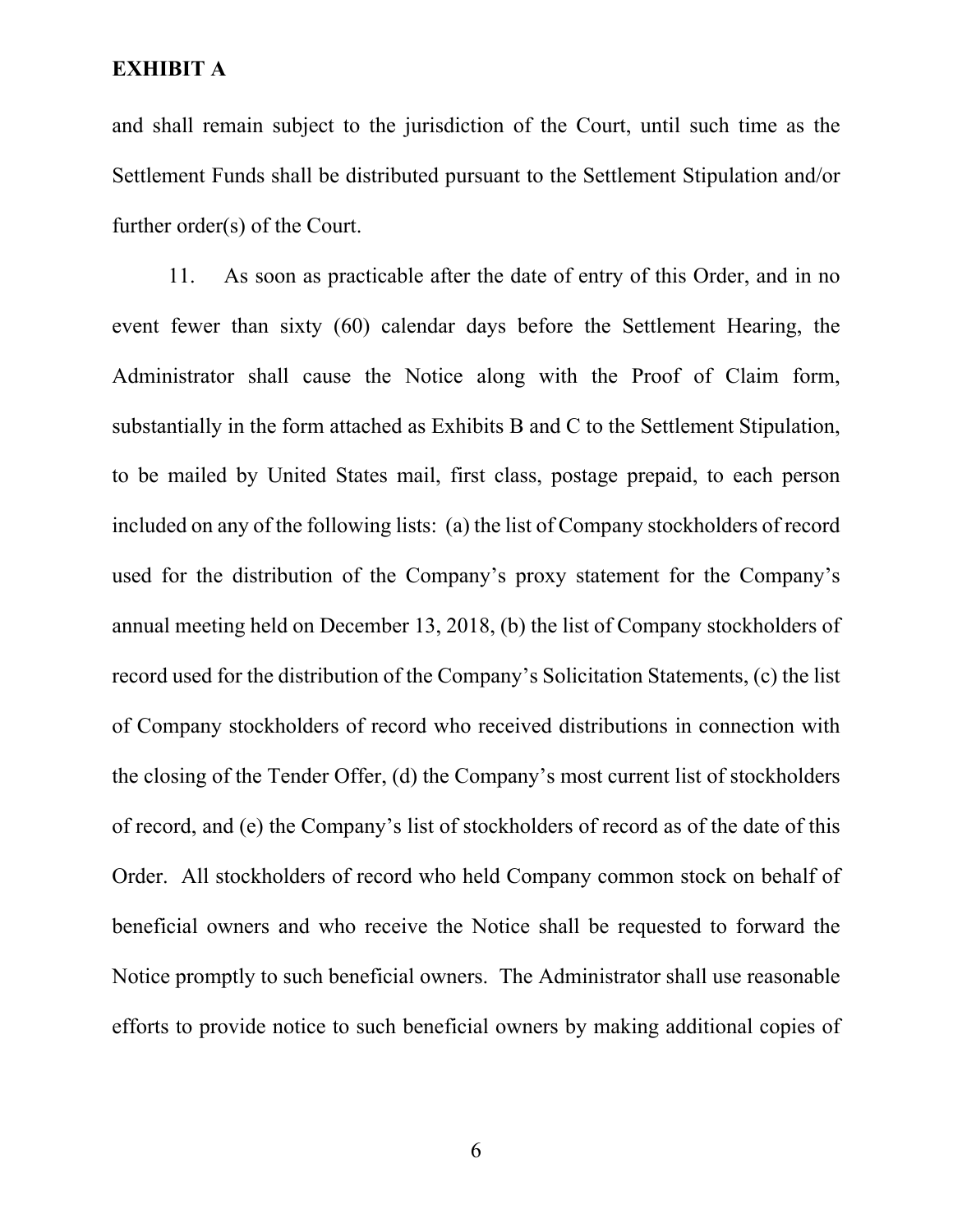the Notice available to any record holder who, prior to the Settlement Hearing, requests the same for distribution to beneficial owners.

12. The Administrator shall provide further notice to the Class within fourteen (14) calendar days of the entry of this Order by causing the Settlement Agreement, the Notice, and the Proof of Claim Form to be placed on the Administrator's website and on the website of Grant & Eisenhofer P.A.

13. At least fifteen (15) calendar days prior to the Settlement Hearing, Plaintiffs shall file with the Court proof of mailing and publication of the Notice as provided in paragraphs 11 and 12 of this Order.

14. At the Settlement Hearing, any Class Member or current Company stockholder who desires to do so may appear personally or by counsel, and show cause, if any, why the Settlement in accordance with and as set forth in the Stipulation should not be approved as fair, reasonable, and adequate and in the best interests of the Class or the Company; why the Order and Final Judgment should not be entered in accordance with and as set forth in the Settlement Stipulation; or why the Court should not grant Plaintiffs' Counsel's Fee Application; provided, however, that unless the Court in its discretion otherwise directs, no Class Member, or any other Person, shall be entitled to contest the approval of the terms and conditions of the Settlement or (if approved) the Order and Final Judgment to be entered thereon, or the Fee and Expense Award, and no papers, briefs, pleadings, or other documents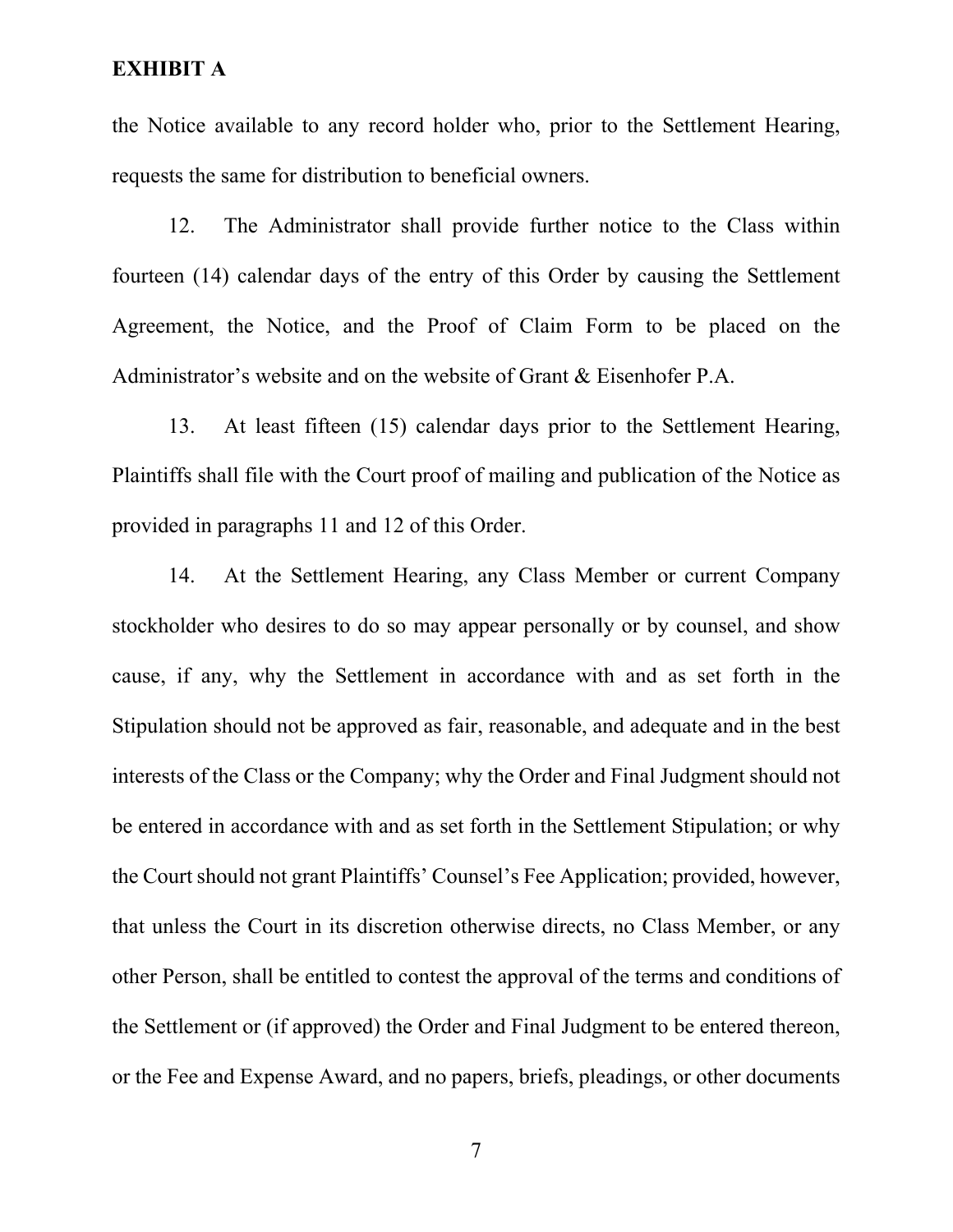submitted by any Class Member or any other person (excluding a party to the Stipulation) shall be received or considered, except by order of the Court for good cause shown, unless, no later than ten (10) business days prior to the Settlement Hearing, such person files with the Register in Chancery, Delaware Court of Chancery, 34 The Circle, Georgetown, Delaware 19947, and serves upon the attorneys listed below: (a) a written notice of intention to appear that includes the name, address, and telephone number of the objector and, if represented by counsel, the name and address of the objector's counsel; (b) proof of membership in the Class or current Company stock ownership; (c) a detailed statement of objections to any matter before the Court; and (d) the grounds thereof or the reasons for wanting to appear and be heard, as well as all documents or writings the Court shall be asked to consider. These writings must also be served by File & ServeXpress, by hand, by first-class mail, or by express service upon the following attorneys such that they are received no later than ten (10) business days prior to the Settlement Hearing:

GRANT & EISENHOFER P.A. Attn: Kimberly Evans, Esq. 123 Justison Street Wilmington, DE 19801

ABRAMS & BAYLISS LLP Attn: A. Thompson Bayliss, Esq. 20 Montchanin Road, Suite 200 Wilmington, DE 19807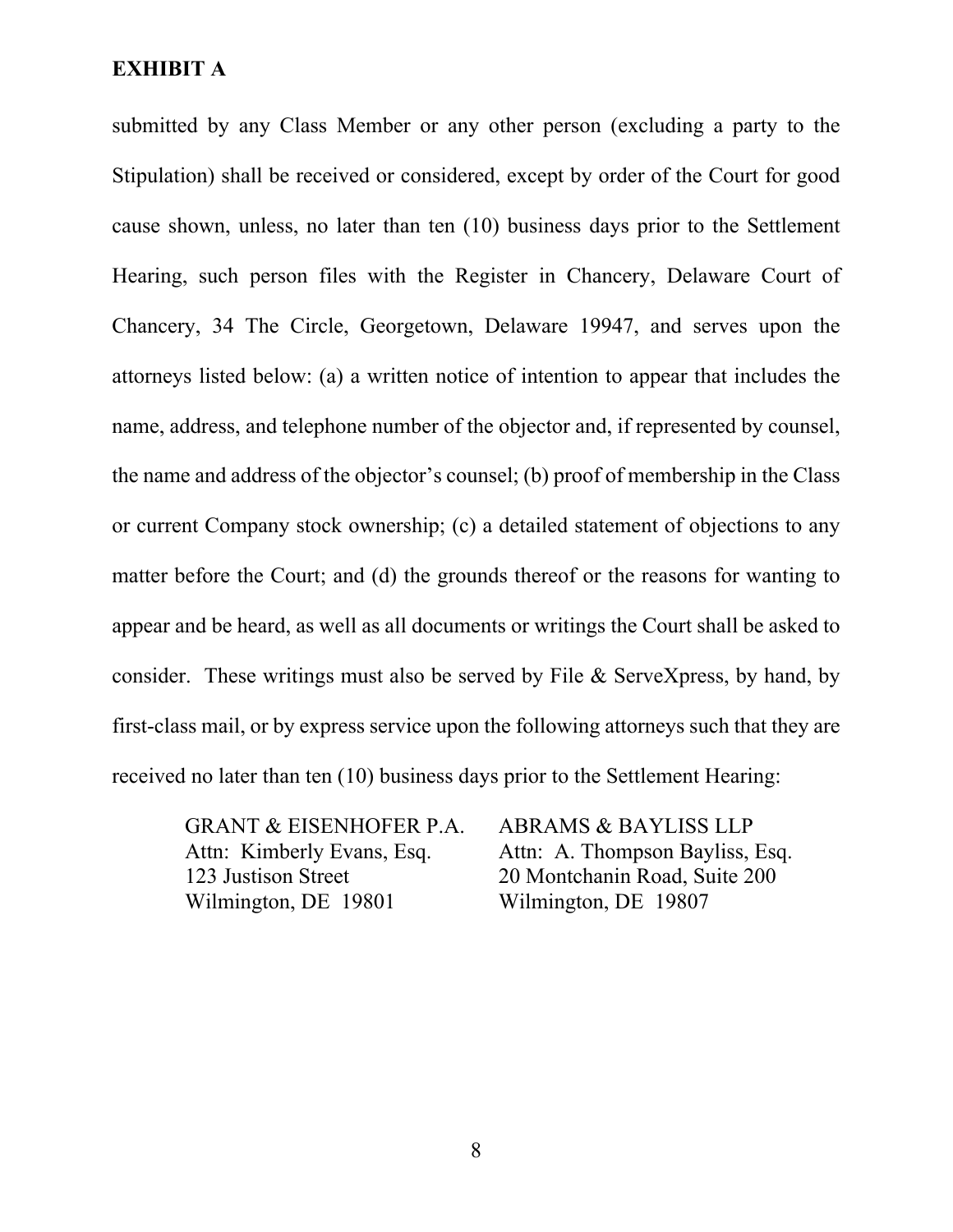WILLKIE FARR & GALLAGHER LLP Attn: Tariq Mundiya, Esq. 787 Seventh Avenue New York, NY 10019-6099 RICHARDS, LAYTON & FINGER P.A. Attn: Russell C. Silberglied, Esq. 920 North King Street Wilmington, Delaware 19801

15. Unless the Court otherwise directs, any Person who fails to object in the manner described above shall be deemed to have waived and forfeited any and all rights it/she/he may otherwise have to object to the Settlement and/or any Fee and Expense Award to Plaintiffs' Counsel (including any right of appeal) and shall be forever barred from raising such objection in the Action or any other action or proceeding. Class Members and other current Company stockholders who do not object need not appear at the Settlement Hearing or take any other action to indicate their approval.

16. At least fifteen (15) business days prior to the Settlement Hearing, Plaintiffs' Counsel shall file any opening briefs in support of the proposed Settlement, and Plaintiffs' Counsel shall file their Fee Application, including any supporting affidavits. Any objections to the Settlement or application shall be filed and served no later than ten (10) business days prior to the Settlement Hearing. Any reply papers in support of the Settlement and any reply in support of Plaintiffs' Counsel's Fee Application shall be filed at least five (5) business days prior to the Settlement Hearing.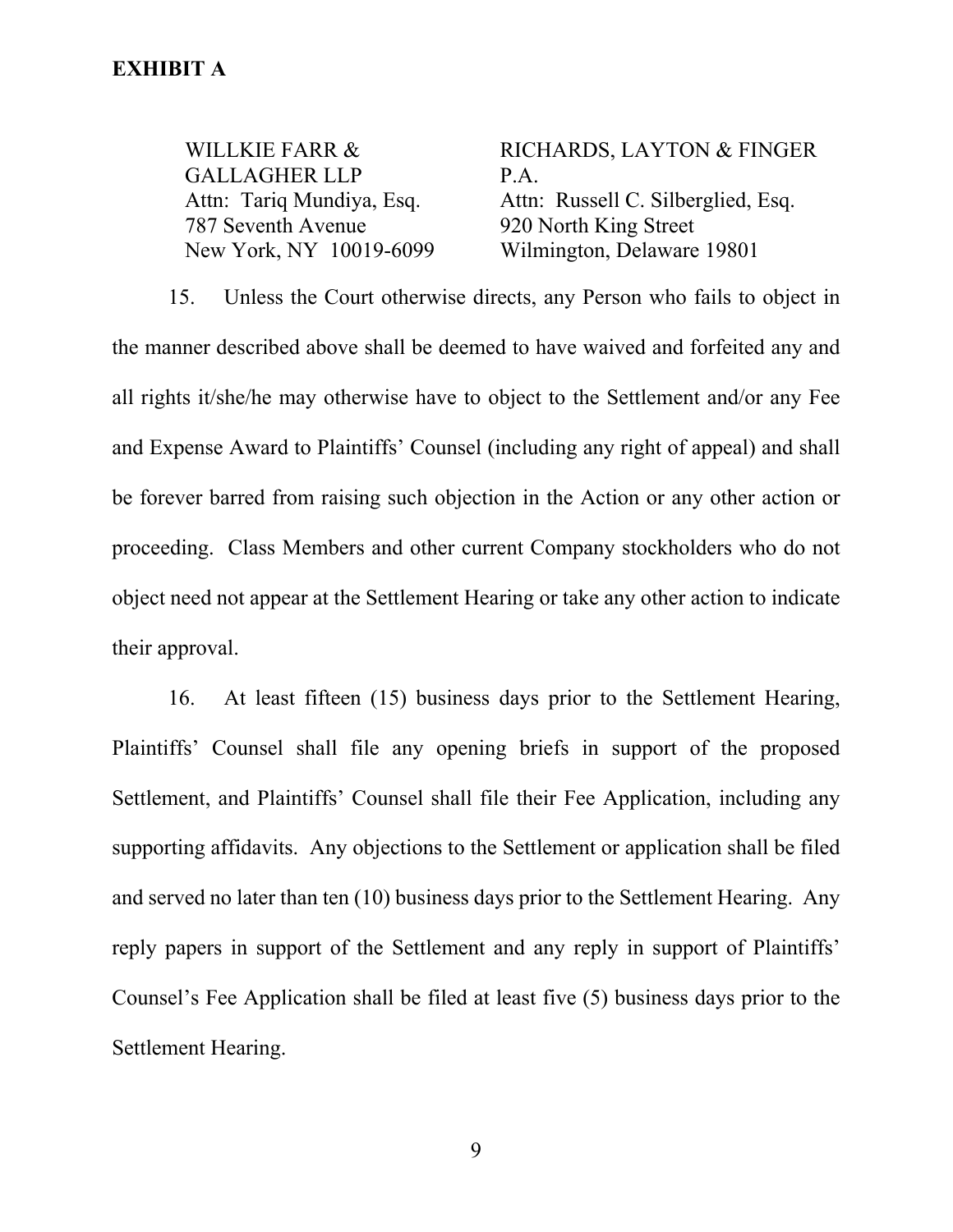17. All proceedings in the Action against Defendants, other than proceedings as may be necessary to carry out the terms and conditions of the Settlement Stipulation, are hereby stayed and suspended until further order of this Court. Pending final determination of whether the Settlement should be approved, Plaintiffs and the Class Members, and anyone acting or purporting to act on behalf of, in the stead of, or derivatively for any Class Member, are barred and enjoined to the maximum extent permitted under law from commencing, pursuing, prosecuting, instigating, maintaining or in any way participating in the commencement, pursuit, continuation, or prosecution of any action asserting any of the Released Claims against any of the Releasees.

18. If the Settlement is approved by the Court following the Settlement Hearing, the Court shall enter the Order and Final Judgment substantially in the form attached to the Settlement Stipulation as Exhibit D. The effectiveness of the Settlement shall not be conditioned upon the approval of the Fee and Expense Award, either at all or in any particular amount, by the Court. For the avoidance of doubt, Defendants shall have no responsibility for, and no liability with respect to, Plaintiffs' attorneys' fees or expenses beyond payment of the Settlement Amount.

19. If the Settlement is terminated pursuant to the terms of the Settlement Stipulation or the Effective Date otherwise fails to occur, then this Scheduling Order and any related orders entered by the Court shall be treated as vacated, *nunc pro*